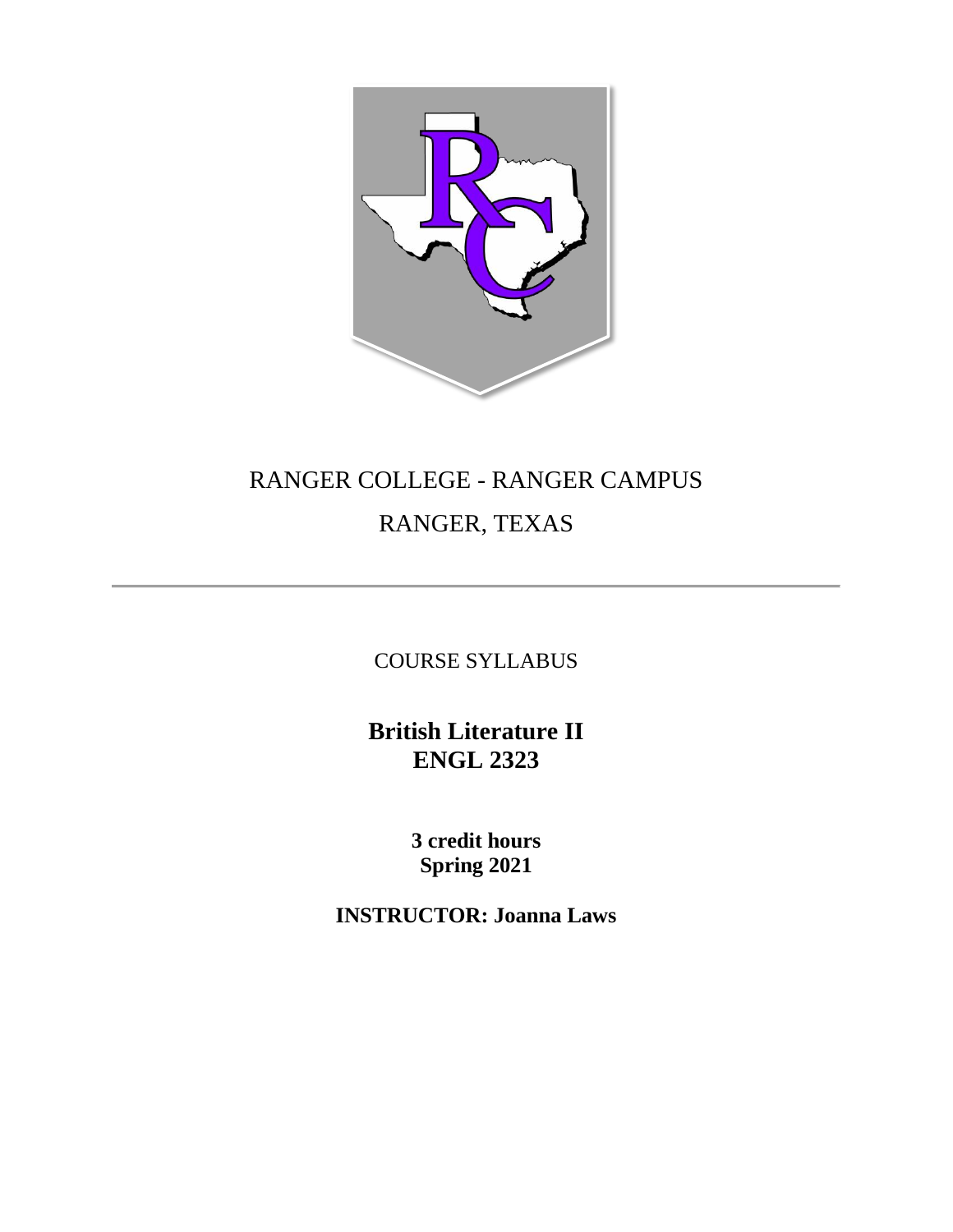| <b>INSTRUCTOR:</b> | Joanna Laws                     |
|--------------------|---------------------------------|
| EMAIL:             | jlaws@rangercollege.edu         |
| <b>OFFICE:</b>     | Jameson, Ranger Campus          |
| PHONE:             | $(254)$ 488-1440 (Cell)         |
| <b>HOURS:</b>      | MW 9:00-10:45 am, 1:00-1:30 pm  |
|                    | TR 10:30-11:00 am, 1:00-1:45 pm |

#### **I. Texas Core Curriculum Statement of Purpose**

Through the Texas Core Curriculum, students will gain a foundation of knowledge of human cultures and the physical and natural world, develop principles of personal and social responsibility for living in a diverse world, and advance intellectual and practical skills that are essential for all learning.

#### **II. Course Description**

A survey of the development of British literature from the Romantic period to the present. Students will study works of prose, poetry, drama, and fiction in relation to their historical and cultural contexts. Texts will be selected from a diverse group of authors and traditions.

#### **III. Required Background or Prerequisite**

English 1301.

#### **IV. Required Textbook and Course Materials**

There is a link to the textbook in Blackboard that is provided for free. All required readings will be accessible on Blackboard.

#### **V. Course Purpose**

To explore the history of British literature from the Romantic period to the Twentieth Century. In the process we will focus on how ideas, values and beliefs, and other aspects of culture express and affect human experience.

#### **VI. Learning Outcomes**

1. Identify key ideas, representative authors and works, significant historical or cultural events, and characteristic perspectives or attitudes expressed in the literature of different periods or regions.

2. Analyze literary works as expressions of individual or communal values within the social, political, cultural, or religious contexts of different literary periods.

3. Demonstrate knowledge of the development of characteristic forms and styles of expression during different historical periods or in different regions.

4. Articulate aesthetic principles that guide the scope and variety of work in the arts and humanities.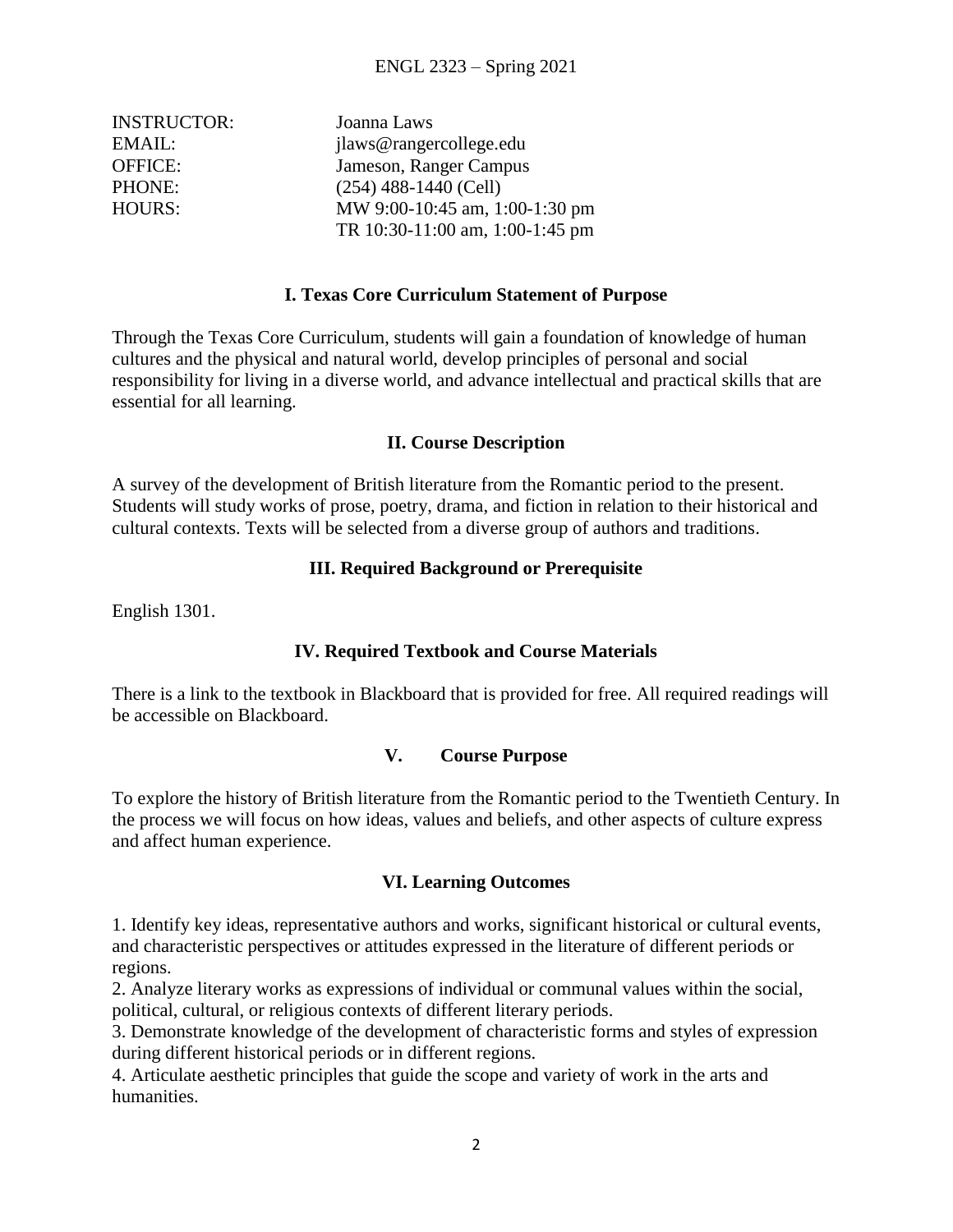5. Write research-based critical papers about the assigned readings in clear and grammatically correct prose, using various critical approaches to literature.

#### **VII. Core Objectives**

This course meets the following of the six Core Objectives established by Texas:

- ☒ **Critical Thinking Skills (CT) –** Creative thinking, innovation, inquiry, and analysis; evaluation and synthesis of information
- $\boxtimes$  **Communication Skills (COM)** effective development, interpretation and expression of ideas through written, oral, and visual communication
- ☐ **Empirical and Quantitative Skills (EQS) –** The manipulation and analysis of numerical data or observable facts resulting in informed conclusions
- ☐ **Teamwork (TW) –** The ability to consider different points of view and to work effectively with others to support a shared purpose or goal
- ☒ **Social Responsibility (SR) –** Intercultural competence, knowledge of civic responsibility, and the ability to engage effectively in regional, national, and global communities
- $\boxtimes$  **Personal Responsibility (PR)** The ability to connect choices, actions, and consequences to ethical decision-making

# **VIII. Methods of Instruction**

This is a multimedia class, and as such, it may include assigned readings, electronic documents, interactive lectures, discussions, videos, in-class examinations, group projects, etc. Students are expected to maintain access to both computer writing programs and email. Students will be expected to use Blackboard throughout the semester as part of their coursework.

#### **IX. Methods of Assessment**

Official grades for this class are recorded in Blackboard. Final course grades will be posted in Campus Connect for your transcript.

- 30% General/Daily Grades comprised of the following:
	- Class Participation
	- Discussions
	- Reading quizzes  $&$  activities
	- Playlist Submissions
- 40% Writing Assignments comprised of the following:
	- Two Annotated Reviews
	- Research Paper
- 30% Exams comprised of the following:
	- Literary Periods Test
	- **Subunits Test**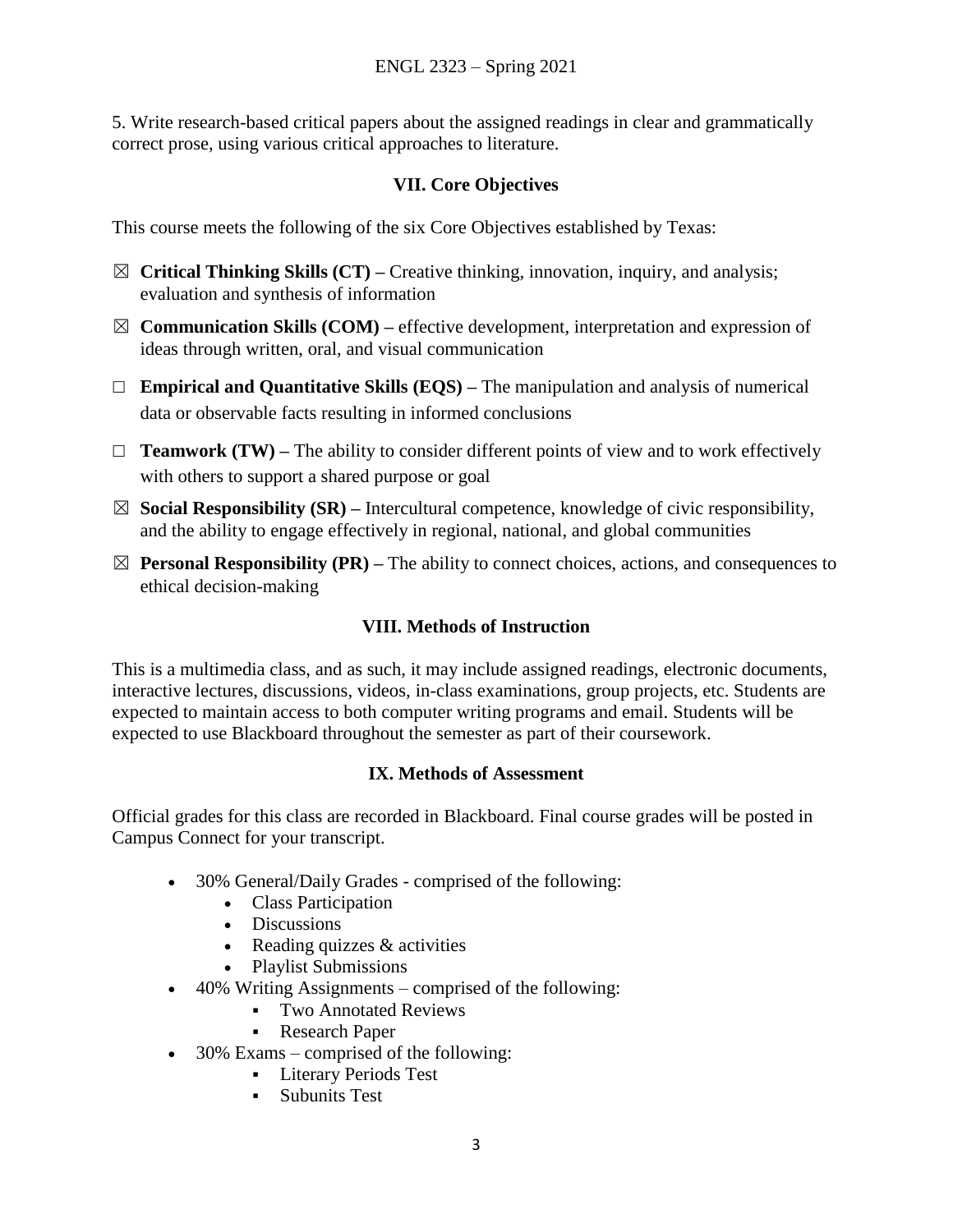Final Exam (not cumulative)

#### **A grade of I (Incomplete) will be assigned only under extreme circumstances.**

**General/Daily Grades** – General/Daily Grades include class participation, discussions, reading quizzes, and other activities such as homework, in-class assignments, group work, and other small assignments and activities that may arise over the course of the semester. For discussion posts online, half of the credit for the activity comes from your initial post and half comes from your responses to your classmates. For participation, I have a credit/no credit system - if you're here and you participate, you get credit for the day. If you aren't here or you don't participate, then you do not get credit for the day. At the end of the semester, you must have "credit" for ⅔ of the days in order to receive a passing score for this section. For Playlist submissions, you can submit up to 3 songs/videos with a justification for why they fit within the course thematically or structurally. I will drop at least the 2 lowest grades in this category.

**Writing Assignments** – You must complete 3 major writing assignments throughout the semester. There are 2 Annotated Reviews and 1 Research Paper. All of these writing assignments will require some degree of research. The guidelines and topics for each option are posted in Blackboard, and the due dates for each option are listed in the course calendar below. The final grades for these assignments will be averaged together for this portion of the grade.

**Exams** - There will be three "testing" experiences during the semester, one before Spring Break over the major literary periods, one about a month after Spring Break over the subunits we'll cover, and one during the final exam time that covers the remainder of the semester. Students must complete all components of the exams in the time specified.

Grading scale:  $A = 90-100\%$  B = 80-89 C = 70-79 D = 60-69 F = Below 60

#### **X. Course/Classroom Policies**

**Attendance:** Prompt and regular class attendance and participation is considered necessary for satisfactory work. It is the responsibility of the instructor to keep an accurate and comprehensive record of attendance.

Ranger College recognizes that absence from class may occur due to illness, death or illness in the immediate family, observance of a religious holiday, or participation in a school or College-sponsored activity. (Absences due to participation in a College-sponsored activity must be authorized by the college.) Documentation may be required to corroborate the excused absence. Make up work will be allowed only for excused absences.

Since deadlines are published ahead of time, it is the student's responsibility to connect and/or log in regularly and often and to keep up with course requirements. If a student fails to attend class, access the streaming session (if needed), and/or log into Blackboard for three full calendar weeks, and if the instructor deems a student failing due to excessive absences and/or failure to make up work due to absences, the student **may** be dropped from the class. **The last day for students to drop in the Spring term with a W is Wednesday, March 31st.**

If bad weather (a storm knocks out your internet) or quarantine restrictions keep you from accessing technology or our online platform for more than 2 days, please let me know by email or text.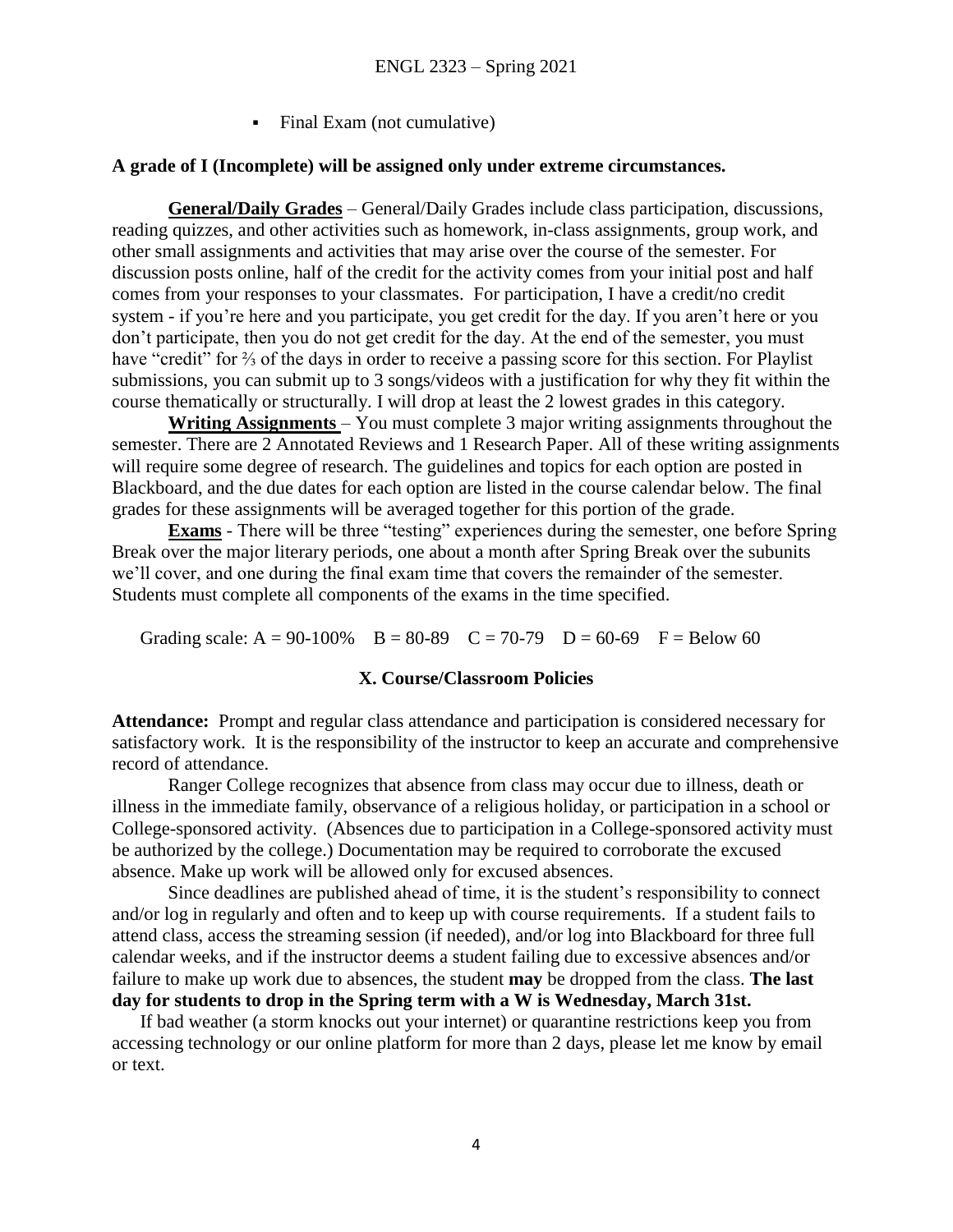Late Work: A major assignment is due by the stated due date and time unless for some reason I announce a change or unless you have made special arrangements with me. Writing assignments turned in after that time may receive a deduction in grade (one half grade per calendar day).

*Quizzes and most in-person class activities may not be made up. Online discussions and activities may not be made up since most of those will have a "window" in which they can be completed.* Once the due date and time for that activity has passed, you're out of luck. However, if you miss something because of an excused event, please contact me.

Test are scheduled during our regular class meetings. If you miss class on test day, you need to email me BEFORE the class meeting to make arrangements for taking a make-up exam.

I don't anticipate a situation like this, but just in case: essays that are written in class may not be done outside of class. In case of absence on the day of an in-class essay, it must be made up in coordination with the on-site proctor. Also, in order to make up an in-class essay, you must contact me on or before the scheduled day of the writings.

Assignment sheets will be given, listing dates and requirements. The student is responsible for knowing the assignment for each day and for being prepared for class, regardless of circumstances.

**Course Content:** College-level courses may include controversial, sensitive, and/or adult material. Students are expected to have the readiness for college-level rigor and content.

**Classroom Civility/Student Conduct:** I expect you to respect the rights of the other class members by not speaking disrespectfully to one another and/or to me. Even though this is a hybrid environment, there are real people tied to the names that appear on the screen, and while we may engage in lively debates and ultimately agree to disagree, we're doing so without the plan or intent of making enemies. You may be barred from the course if you cannot conduct yourself appropriately.

**Student Technology Use:** Since the textbook is available as an electronic download, you can expect that reliable and regular access to technology will be a significant part of completing any work. Hopefully, you have your own laptop computer or can get to a campus lab regularly. In any event, be sure to make alternative arrangements if your computer crashes, your internet goes out, you can no longer access an on-campus lab, or something else renders your technology "toast." Know what resources are provided by your local libraries (municipal and/or school), find out where you can get a free wifi signal in a pinch (Sonic and some churches may be "hot spots"), and line up a backup computer in case yours suddenly decides to die. Also, consider saving your files to your Google Docs folder or some other cloud-based storage service. Hopefully, if you're prepared, you won't have your session thrown into chaos, which could turn your grade to "toast."

**You should log into Blackboard two-three times per week** during the term to make sure you are keeping up with course requirements. More frequent logging in is highly recommended.

**Academic Integrity:** Academic integrity is a fundamental value upon which colleges and universities are built. There are five fundamental values that characterize an academic community of integrity: honesty, trust, fairness, respect, and responsibility. Acts of academic dishonesty compromise these values and undermine the process by which knowledge is created,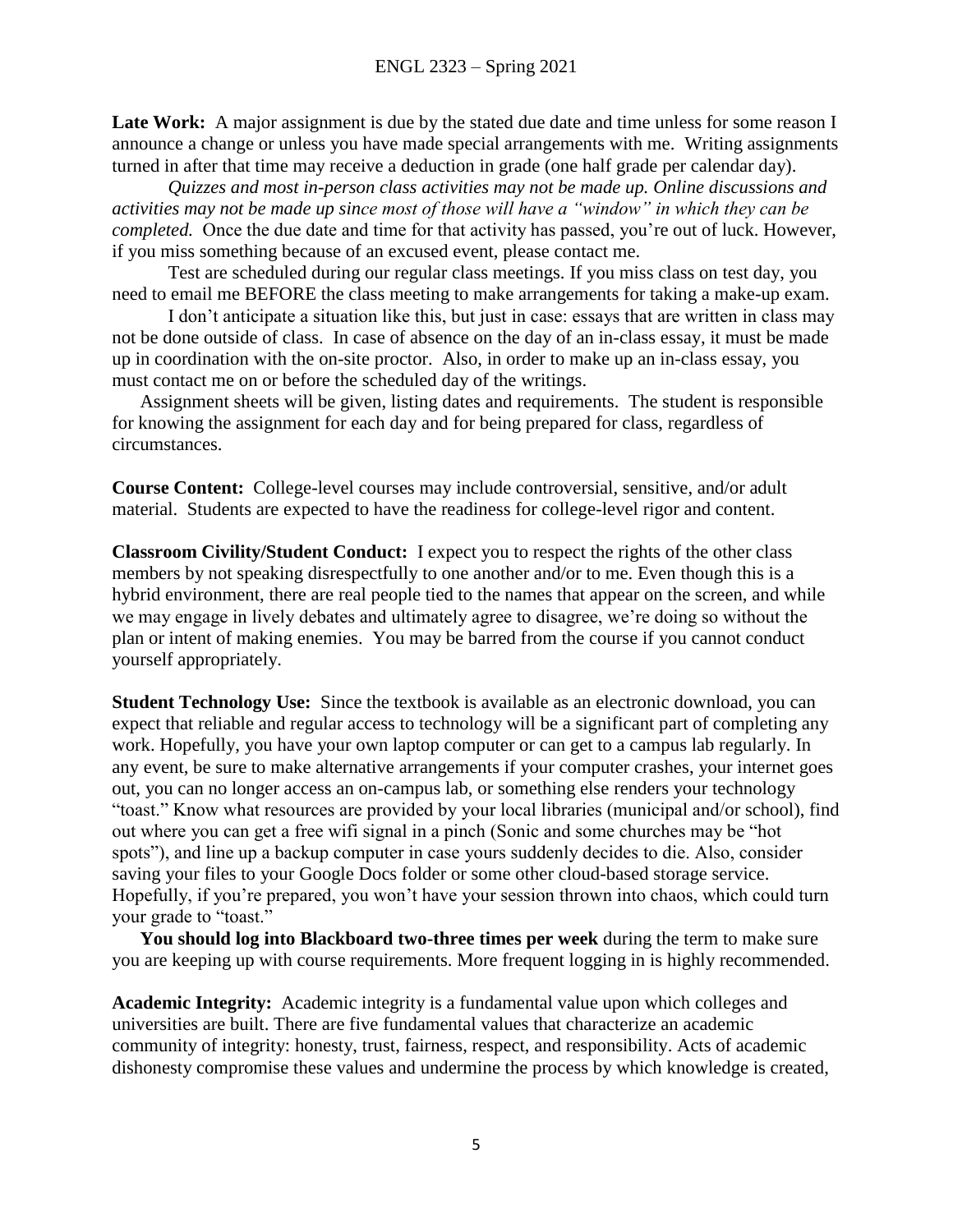shared, and evaluated. Repeated offenses cast suspicion not only upon the integrity of the individual, but also damage the reputation of the college.

Acts of academic dishonesty include, but are not limited to, cheating on a test, plagiarism, and collusion.

"Cheating on a test" shall include copying from another student's test paper; using test materials not authorized by the person administering the test; collaborating with or seeking aid from another student during a test without permission from the test administrator; knowingly using, buying, selling, stealing, or soliciting, in whole or in part, the contents of an unadministered test; unauthorizedly transporting or removing, in whole or in part, of the contents of an un-administered test; substituting for another student, or permitting another student to substitute for oneself, to take a test; bribing another person to obtain an un-administered test or information about an un-administered test.

"Plagiarism shall be defined as the appropriating, buying, receiving as a gift, or obtaining by any means another's work and the unacknowledged submission or incorporation of it in one's own written work. Plagiarism can be interpreted as the knowing or negligent use by paraphrase or direct quotation of the published or unpublished work of another person without full and clear acknowledgement. **Your papers may be submitted to plagiarism checking resources provided by Blackboard if/when I feel the need to check the authenticity of your work.**

"Collusion" shall be defined as the unauthorized collaboration with another person in preparing written work for fulfillment of course requirements. Students found to have violated policy FLB Local will be disciplined. Disciplinary action can include but is not limited to receiving a zero on the assignment, receiving a zero for attendance, or receiving a failing grade for the course.

I am always happy to look at drafts and provide feedback for you, so if you need a "professional" eye, come to me!

#### **XI. Course Outline/Schedule**

**Please note: Quizzes will not be listed on this calendar. You will be alerted when you need to take a quiz by an announcement in class, an announcement in Blackboard, and/or an email. Selections are listed on the day they will be discussed in class, so please read before class time.**

**Tuesday, January 19** Welcome & Introductions General Course Overview

#### **Thursday, January 21**

Romanticism Lecture *William Wordsworth* "Expostulation and Reply" (41)

#### **Tuesday, January 26**

*William Wordsworth* "Strange Fits of Passion…" (58) "She Dwelt Among Untrodden Ways" (59)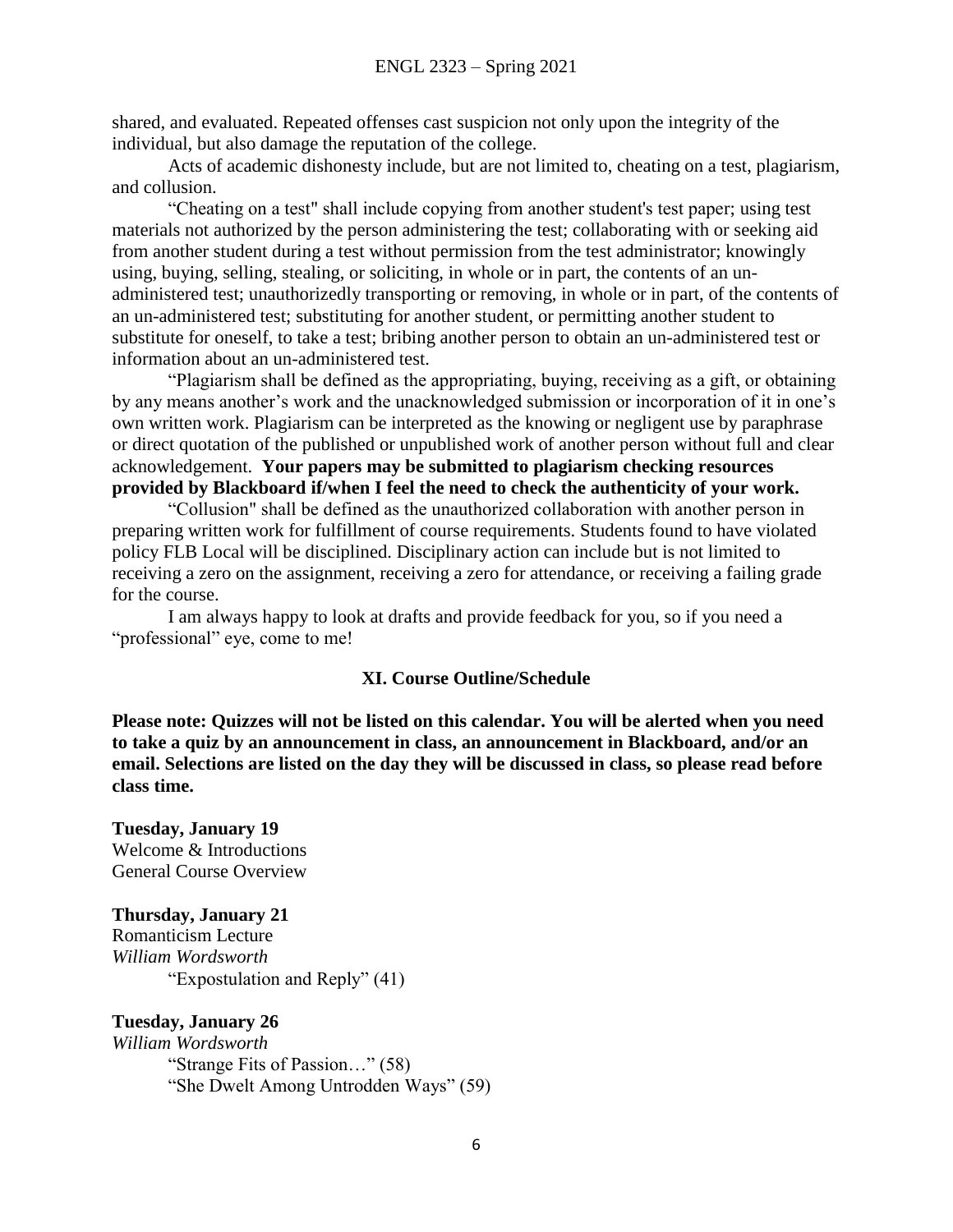"I Wandered Lonely as a Cloud" (66) *Samuel Taylor Coleridge* "The Eolian Harp" (82)

#### **Thursday, January 28**

*George Gordon, Lord Byron* "She Walks in Beauty" [\(https://www.poetryfoundation.org/poems/43844/she-walks-in-beauty\)](https://www.poetryfoundation.org/poems/43844/she-walks-in-beauty) "So We'll Go No More A-Roving" [\(https://www.poetryfoundation.org/poems/43845/so-well-go-no-more-a-roving\)](https://www.poetryfoundation.org/poems/43845/so-well-go-no-more-a-roving) *Percy Bysshe Shelley* "Ode to the West Wind" (174) "To a Sky-Lark"  $(176)$ "Ozymandias" [\(https://www.poetryfoundation.org/poems/46565/ozymandias\)](https://www.poetryfoundation.org/poems/46565/ozymandias)

#### **Tuesday, February 2**

#### *John Keats*

"La Belle Dame Sans Merci" (219) "Ode to a Nightingale" (222) "From *Endymion*" [\(https://www.poetryfoundation.org/poems/44469/endymion-56d2239287ca5\)](https://www.poetryfoundation.org/poems/44469/endymion-56d2239287ca5)

#### *Letitia Elizabeth Landon*

"Six Songs of Love, Constancy, Romance, Inconstancy, Truth, and Marriage" [\(https://www.poetryfoundation.org/poems/149978/six-songs-of-love-constancy-romance](https://www.poetryfoundation.org/poems/149978/six-songs-of-love-constancy-romance-inconstancy-truth-and-marriage-)[inconstancy-truth-and-marriage-\)](https://www.poetryfoundation.org/poems/149978/six-songs-of-love-constancy-romance-inconstancy-truth-and-marriage-)

#### **Thursday, February 4**

Victorianism Lecture *Robert Browning* "The Bishop Orders His Tomb at Saint Praxed's Church" (436)

#### **Tuesday, February 9**

*Alfred, Lord Tennyson* "The Lady of Shalot" (338 all 4 parts) "Ulysses" (351) "The Charge of the Light Brigade" (427)

#### **Thursday, February 11**

*Matthew Arnold* "The Buried Life" (541) "Dover Beach" (546) *Dante Gabriel Rossetti* "Jenny" (708)

**Tuesday, February 16** Modernism Lecture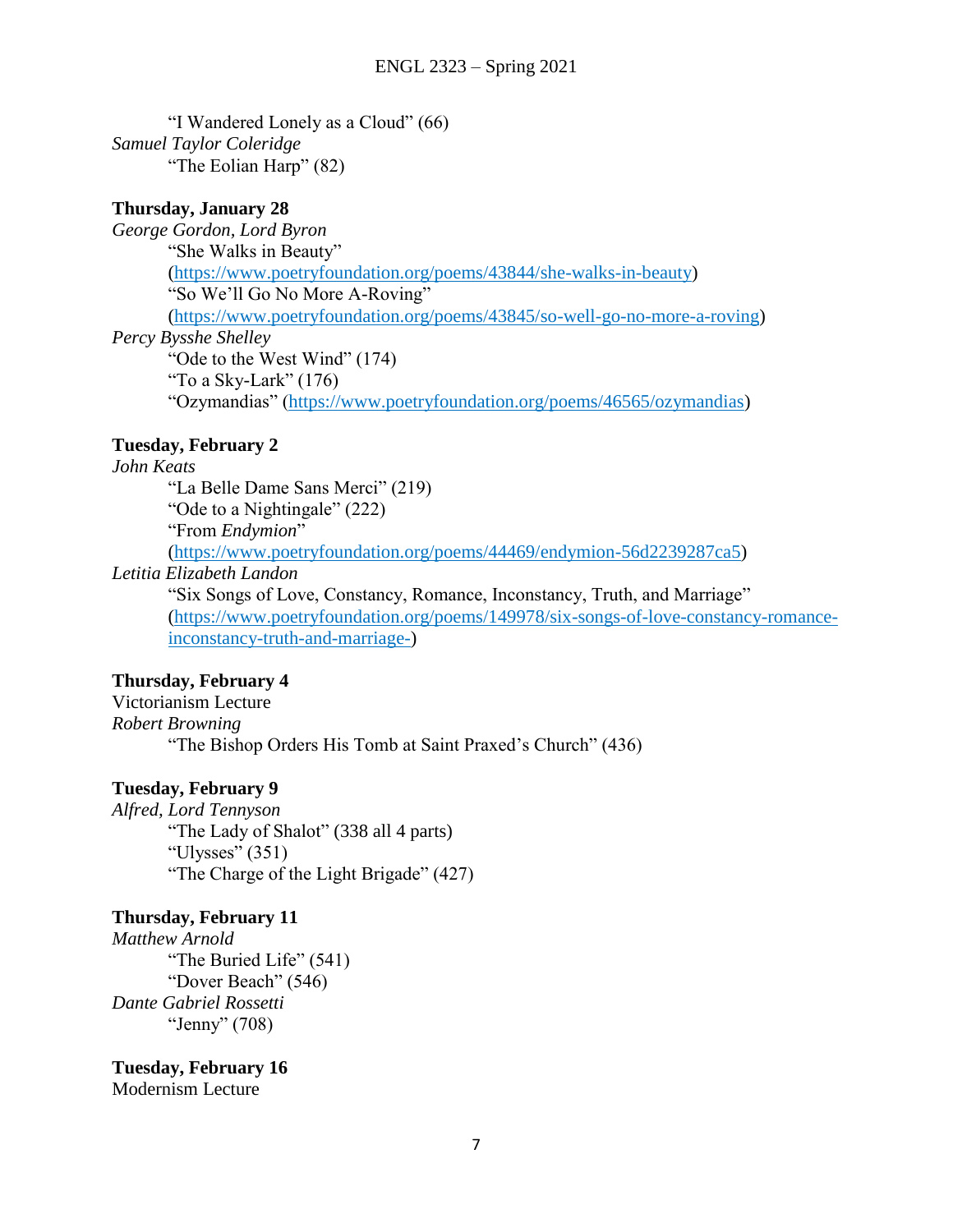*Thomas Hardy* 

"The Convergence of the Twain" [\(https://www.poetryfoundation.org/poems/47266/the](https://www.poetryfoundation.org/poems/47266/the-convergence-of-the-twain)[convergence-of-the-twain\)](https://www.poetryfoundation.org/poems/47266/the-convergence-of-the-twain)

#### **Thursday, February 18**

*William Butler Yeats* "The Lake Isle of Innisfree" (952) "The Second Coming" (955) "Sailing to Byzantium" (956) *James Joyce*  "Araby" (962)

# **Tuesday, February 23**

*D.H. Lawrence* "The Odour of Chrysanthemums" (1034)

# **Thursday, February 25**

*W.H. Auden* "Musée des Beaux Arts" (provided) *T.S. Eliot* "The Love Song of J. Alfred Prufrock" (1082)

*Louis MacNeice*

"Entirely" [\(https://www.poetryfoundation.org/poetrymagazine/poems/22601/entirely\)](https://www.poetryfoundation.org/poetrymagazine/poems/22601/entirely)

**Tuesday, March 2**

**TEST** – Romanticism, Victorianism, Modernism

**Thursday, March 4 Annotated Review 1 Due**

#### **Spring Break – Week of March 8-12**

#### **Tuesday, March 16**

Women Unit Lecture *Anna Laetitia Barbauld* "The Rights of Women" (13)

#### **Thursday, March 18**

*Mary Wollstonecraft* "Introduction" from *A Vindication of the Rights of Woman* [\(https://www.google.com/books/edition/A\\_Vindication\\_of\\_the\\_Rights\\_of\\_Woman/qhcF](https://www.google.com/books/edition/A_Vindication_of_the_Rights_of_Woman/qhcFAAAAQAAJ?hl=en&gbpv=1&printsec=frontcover) [AAAAQAAJ?hl=en&gbpv=1&printsec=frontcover\)](https://www.google.com/books/edition/A_Vindication_of_the_Rights_of_Woman/qhcFAAAAQAAJ?hl=en&gbpv=1&printsec=frontcover) Start with page 1

#### **Tuesday, March 23**

*Elizabeth Barrett Browning* Sonnets from the Portuguese – VII (322); XXXVIII (331); XLII (333)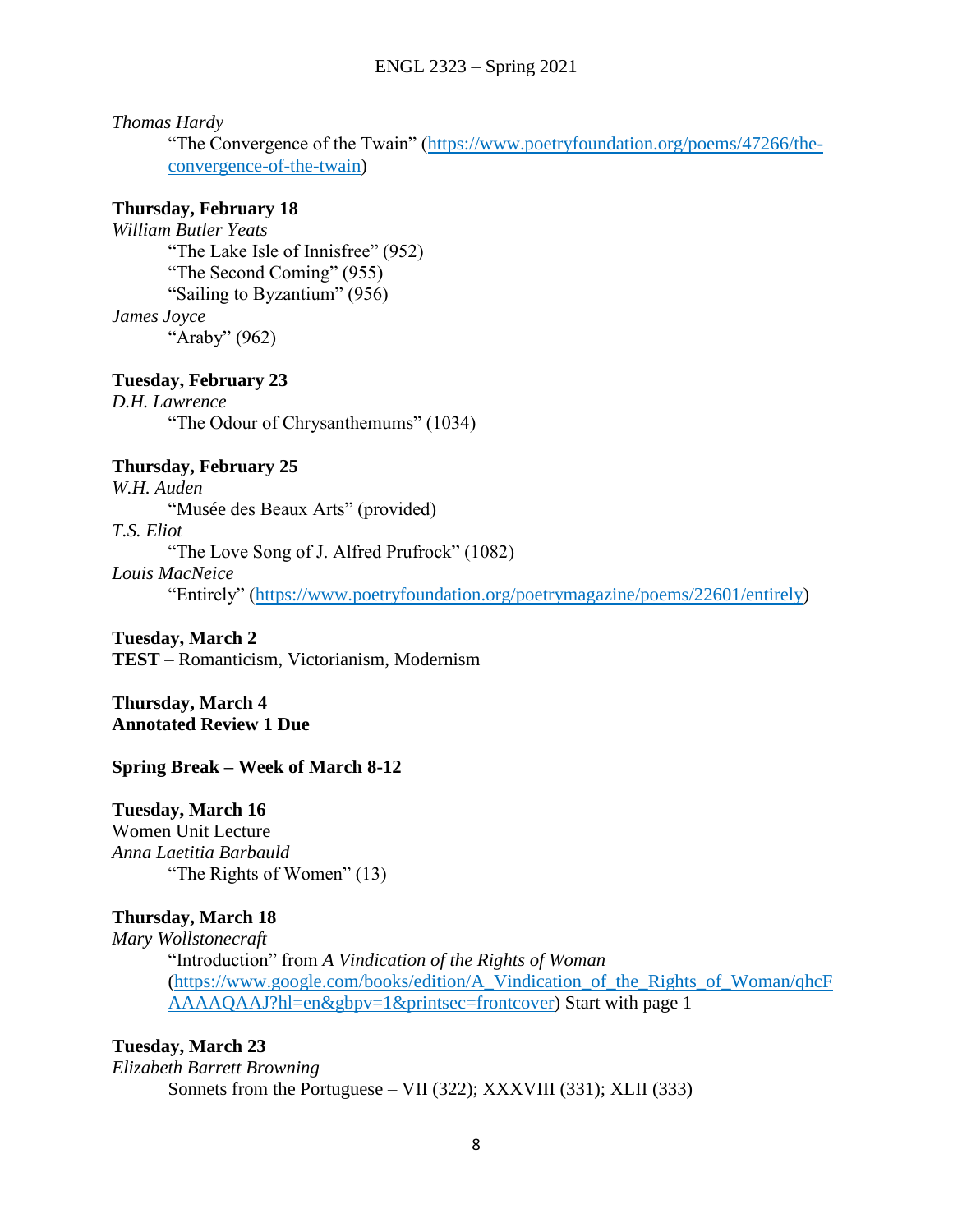*Robert Browning* "My Last Duchess" (431) *William Morris* "The Haystack in the Floods" (746)

#### **Thursday, March 25**

*Virginia Woolf*  "A Room of One's Own" (959) *Thomas Hardy*  "The Ruined Maid" [\(https://www.poetryfoundation.org/poems/44332/the-ruined-maid\)](https://www.poetryfoundation.org/poems/44332/the-ruined-maid)

# **Tuesday, March 30**

Work Lecture *William Blake* From *Songs of Innocence* "The Chimney Sweeper" (1.6.1.3) "Holy Thursday" (1.61.5) From *Songs of Experience* "Holy Thursday"  $(1.6.2.3)$ "The Chimney Sweeper" (1.6.2.4) "London" (1.6.2.6)

### **Thursday, April 1**

*Elizabeth Barrett Browning* "The Cry of the Children" (293) *Thomas Babington Macaulay* "From *A Review of Southey's Colloquies*" (provided) *Annie Besant*  "The 'White Slavery' of the London Match Workers" (provided)

# **Tuesday, April 6**

#### **Annotated Review 2 Due**

Religion & Philosophy Lecture *William Blake*  "A Memorable Fancy & Proverbs of Hell" (29) *Robert Burns* "Holy Willie's Prayer" [\(http://www.robertburns.org.uk/Assets/Poems\\_Songs/holy\\_willie.htm\)](http://www.robertburns.org.uk/Assets/Poems_Songs/holy_willie.htm)

# **Thursday, April 8**

*Christina Rossetti* "Goblin Market" (721) *Gerard Manley Hopkins* "The Windhover" (763) "God's Grandeur" (764)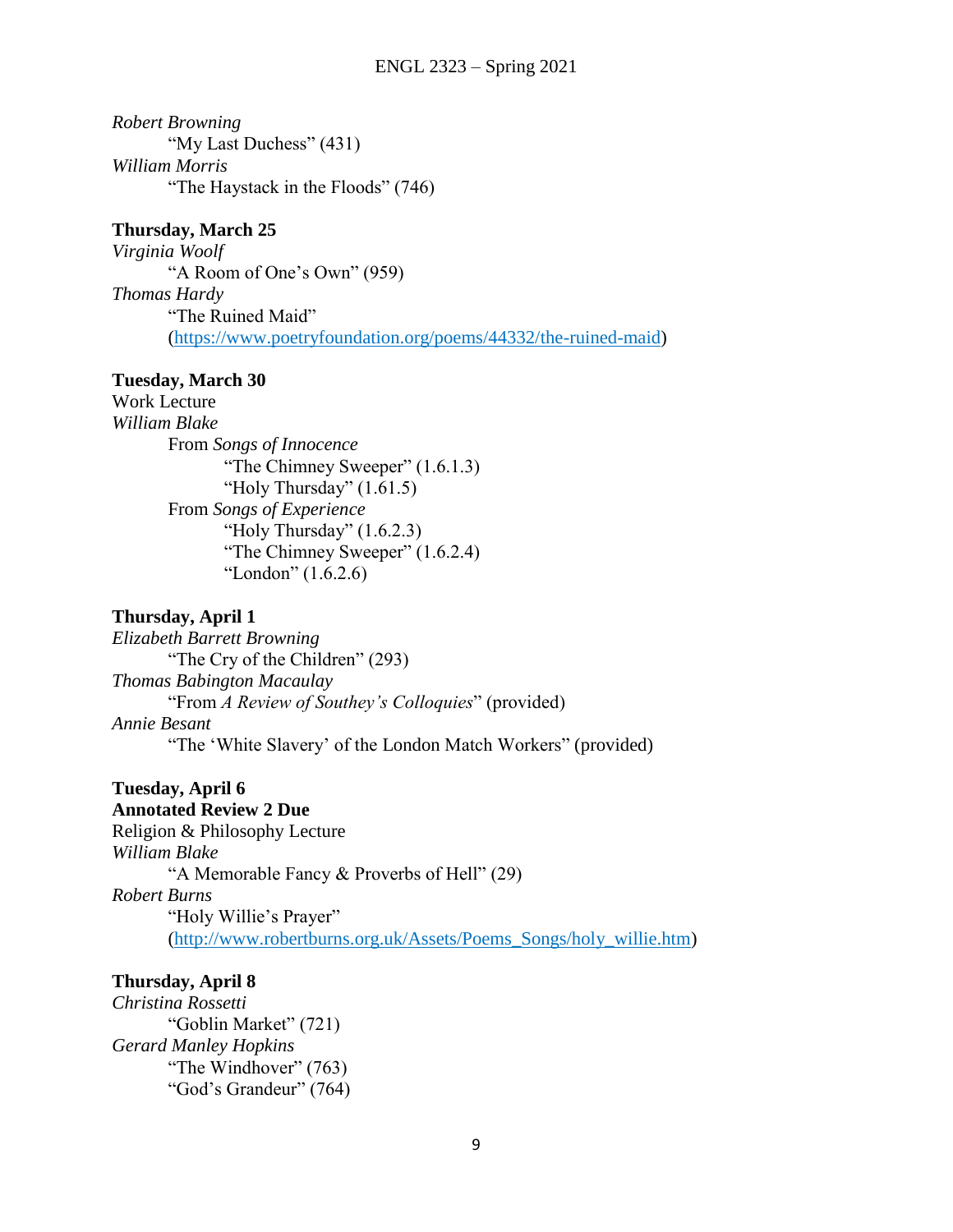# *Thomas Hardy*

"Hap" [\(https://www.poetryfoundation.org/poems/46311/hap\)](https://www.poetryfoundation.org/poems/46311/hap)

# **Tuesday, April 13**

**TEST** – Women, Work, & Religion Subunits

### **Thursday, April 15**

World War I poets *Thomas Hardy* "Channel Firing" [\(https://www.poetryfoundation.org/poems/46544/channel-firing\)](https://www.poetryfoundation.org/poems/46544/channel-firing)

#### *Rupert Brooke*

"The Soldier" [\(https://www.poetryfoundation.org/poetrymagazine/poems/13076/the](https://www.poetryfoundation.org/poetrymagazine/poems/13076/the-soldier)[soldier\)](https://www.poetryfoundation.org/poetrymagazine/poems/13076/the-soldier)

#### *Edward Thomas*

"The Cherry Trees" [\(https://www.poetryfoundation.org/poems/57266/the-cherry-trees\)](https://www.poetryfoundation.org/poems/57266/the-cherry-trees) "As the Team's Head Brass" [\(https://www.poetryfoundation.org/poems/57207/as-the-teams-head-brass\)](https://www.poetryfoundation.org/poems/57207/as-the-teams-head-brass)

# **Tuesday, April 20**

# *Siegfried Sassoon*

"To Any Dead Officer"

[\(https://www.poetryfoundation.org/poems/57218/to-any-dead-officer\)](https://www.poetryfoundation.org/poems/57218/to-any-dead-officer)

"Glory of Women"

[\(https://www.poetryfoundation.org/poems/57368/glory-of-women\)](https://www.poetryfoundation.org/poems/57368/glory-of-women)

#### *Ivor Gurney*

"To His Love"

[\(https://www.poetryfoundation.org/poems/57246/to-his-love\)](https://www.poetryfoundation.org/poems/57246/to-his-love)

#### *Isaac Rosenberg*

"Break of Day in the Trenches"

[\(https://www.poetryfoundation.org/poetrymagazine/poems/13535/break-of-day-in-the](https://www.poetryfoundation.org/poetrymagazine/poems/13535/break-of-day-in-the-trenches)[trenches\)](https://www.poetryfoundation.org/poetrymagazine/poems/13535/break-of-day-in-the-trenches)

"Returning, We Hear the Larks"

[\(https://www.poetryfoundation.org/poems/57223/returning-we-hear-the-larks\)](https://www.poetryfoundation.org/poems/57223/returning-we-hear-the-larks) "Dead Man's Dump"

[\(https://www.poetryfoundation.org/poems/47411/dead-mans-dump\)](https://www.poetryfoundation.org/poems/47411/dead-mans-dump)

#### *Wilfred Owen*

"Dulce Et Decorum Est" [\(https://www.poetryfoundation.org/poems/46560/dulce-et-decorum-est\)](https://www.poetryfoundation.org/poems/46560/dulce-et-decorum-est) "S.I.W." [\(https://www.poetryfoundation.org/poems/57346/s-i-w\)](https://www.poetryfoundation.org/poems/57346/s-i-w) "Disabled" [\(https://www.poetryfoundation.org/poems/57285/disabled\)](https://www.poetryfoundation.org/poems/57285/disabled) "Smile, Smile, Smile" [\(https://www.poetryfoundation.org/poems/57347/smile-smile-smile\)](https://www.poetryfoundation.org/poems/57347/smile-smile-smile)